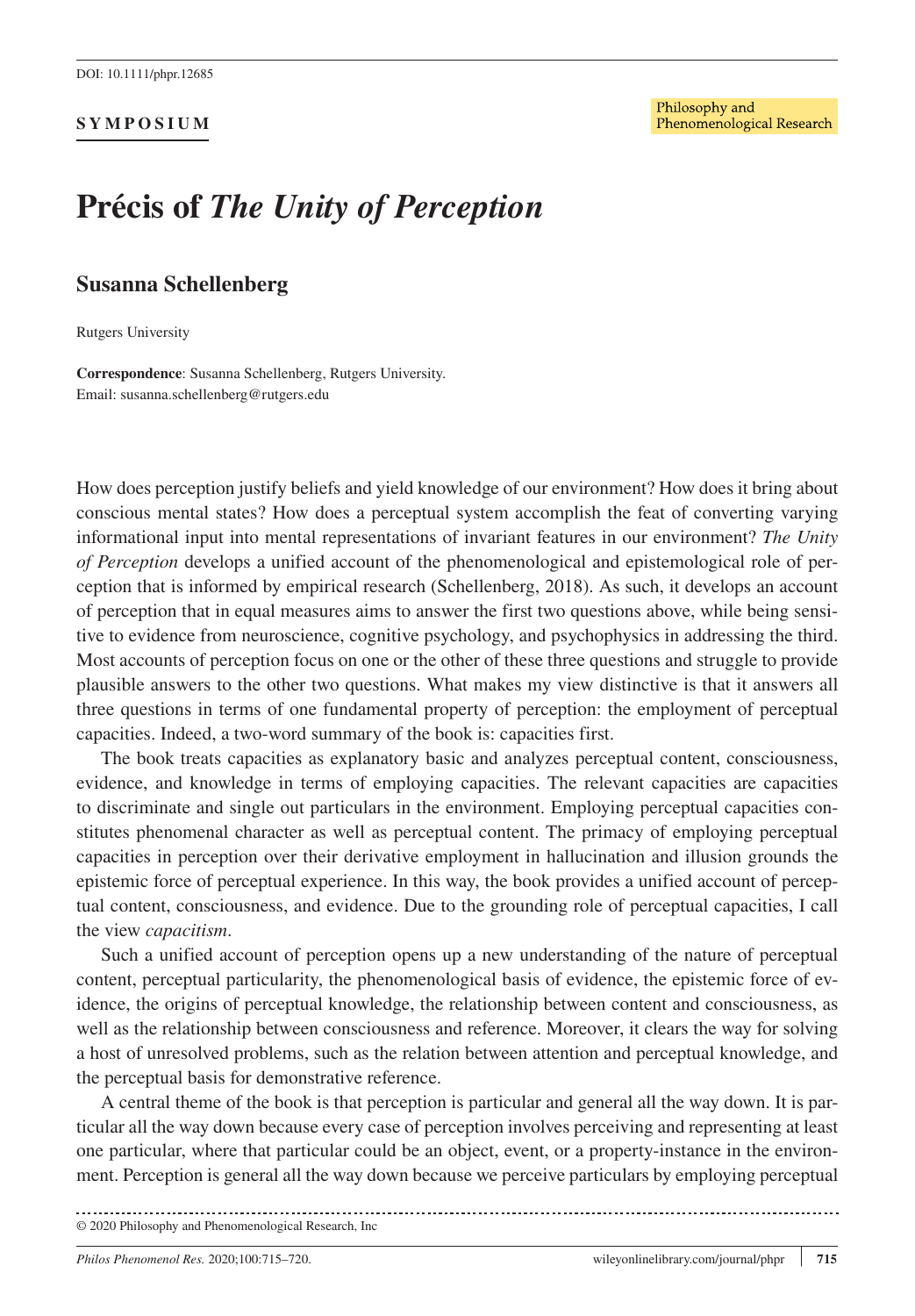capacities, that is, capacities to discriminate and single out particulars. So the particular element of perception is provided by the particulars perceived, while the general element is provided by the perceptual capacities employed by means of which one discriminates and singles out those particulars.

These ideas are developed in Part I of the book: the foundations on which the rest of the book builds. The central role of perception in our epistemic and cognitive lives is to provide us with knowledge of particulars in our environment, justify our beliefs about particulars, ground demonstrative reference, and yield singular thoughts. I tackle the problem of perceptual particularity, teasing apart its different aspects. In light of this discussion, I defend the particularity thesis, that is, roughly, the thesis that a subject's perceptual state is constituted by the particulars perceived. I do so by arguing that perception is constitutively a matter of employing perceptual capacities that function to discriminate and single out particulars.

Drawing on work in cognitive psychology and neuroscience, I then provide a comprehensive theory of perceptual capacities. It includes an account of the function of perceptual capacities, their individuation and possession conditions, the physical and informational base of perceptual capacities, as well as their repeatability, fallibility, and the asymmetry of their employment in perception on the one hand and hallucination and illusion on the other.

One larger aim of *The Unity of Perception* is to bring back mental capacities as a way of analyzing the mind. The notion of a capacity is deeply entrenched in psychology and the brain sciences. Driven by the idea that a cognitive system has the capacity it does in virtue of its internal components and their organization, it is standard to appeal to capacities in cognitive psychology. Critical in the advent of the notion of capacity in cognitive psychology was Chomsky's distinction between competence and performance, where a competence is a cognitive capacity, and a performance is generated by employing a competence.

In contrast to the centrality of capacities in psychology and the brain sciences, questions about mental capacities have been neglected in recent philosophical work. This is surprising given their importance throughout the history of philosophy, especially in the work of Aristotle and Kant. Until the beginning of the twentieth century, capacities and related concepts such as abilities, skills, powers, and categories featured prominently in philosophical and scientific work on perception. Indeed, it was standard to analyze the mind in terms of capacities. With the linguistic turn the norms changed and it became standard to analyze the mind in terms of representational content instead. No doubt the linguistic turn brought with it much clarity and precision. However, in sidelining capacities a great deal was lost. The good news is that we are not forced to choose between analyzing the mind in terms of capacities and analyzing it in terms of representational content. Indeed, I argue that employing mental capacities constitutes the representational content of mental states. So while my account of perceptual capacities is based in contemporary empirical research, it also harks back to a long tradition of analyzing the mind in terms of capacities. It turns out that we can use contemporary insights and tools to modernize that tradition.

But why modernize that tradition? Analyzing the mind in terms of capacities has many advantages. For my purposes, the central advantage is that it allows for a counterfactual analysis of mental states on three interrelated levels. A first level concerns the function of mental capacities. A second concerns the mental capacities employed irrespective of the context in which they are employed. Here the focus is on what perception and corresponding cases of hallucination and illusion have in common. A third level concerns the mental capacities employed, taking into account the context in which they are employed. Here the focus is on the difference between cases in which a capacity fulfills its function (perception) and cases in which it fails to fulfill its function (hallucination and illusion).

The rest of the book exploits this view of the general and particular elements of perception to develop a unified account of content (Part II), consciousness (Part III), and evidence (Part IV). Before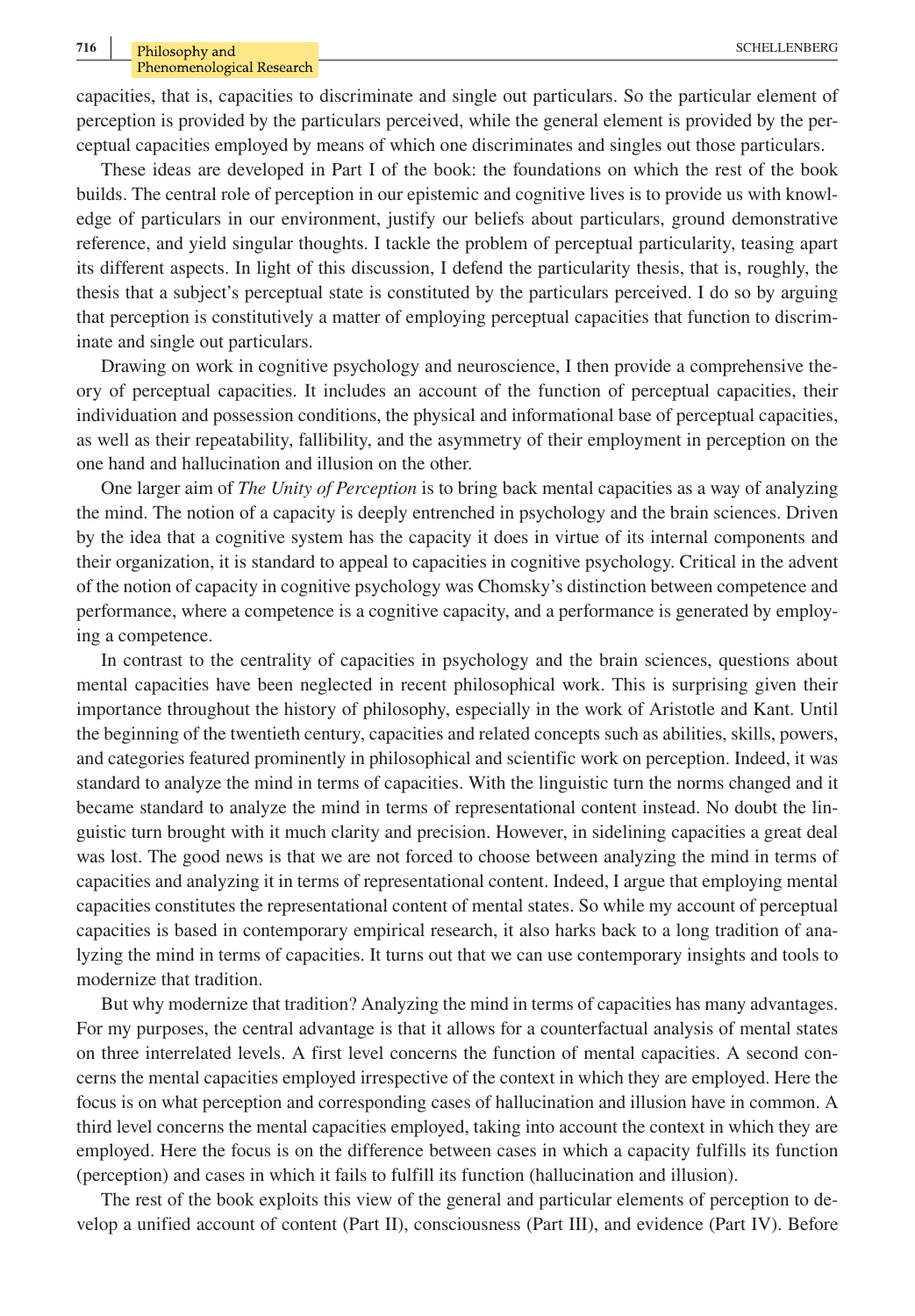First, capacitism grounds mental states, consciousness, evidence, and content in the physical, non-mental world. In doing so, these features of the mind are rendered no less amenable to scientific investigation than any other features of the world. The naturalistic and physicalist view of perception presented shows how perception is our key to the world while situating perception within that world.

Second, capacitism is an externalist account of perceptual content, consciousness, and evidence. It is an externalist account since the perceptual capacities that constitute these features of the mind function to discriminate and single out particulars in our environment. Due to this function, perceptual capacities connect us to our environment. While capacitism is an externalist view, it is one that does justice to the internalist elements of perceptual experience. In contrast to, say, orthodox versions of reliabilism, it makes room for the cognitive and epistemic role that conscious mental states play in our lives. Moreover, the capacities employed in perception can be employed derivatively in hallucination and illusion. While they do not fulfill their function when employed in hallucination and illusion, the capacities nonetheless function to discriminate and single out particulars, thereby providing a relation to how things would be were they to fulfill their function. By doing justice to the internalist elements of perceptual experience, capacitism is a modestly externalist view.

Third, capacitism is a common factor view of perception. The same perceptual capacities can be employed in perception, hallucination, and illusion. The perceptual capacities employed constitute a metaphysically substantial common element. This common element shared by perceptions, hallucinations, and illusions presents itself on three levels: representational content, perceptual consciousness, and phenomenal evidence. Thus, capacitism is at its core non-disjunctivist.

Fourth, despite being non-disjunctivist, capacitism is nevertheless an asymmetric account of perception, hallucination, and illusion. It holds that perception is metaphysically and explanatorily more basic than hallucination and illusion. After all, the function of perceptual capacities is indexed to perception. Perceptual capacities function to discriminate and single out particulars. They have this function, even when employed derivatively in hallucination or illusion.

It should be noted that throughout the book makes certain realist assumptions. It approaches questions about the nature of perception within the framework of anti-reductionist realism. The world is a certain way independently of how we perceive it to be. In most cases, there could have been other ways in which we could have perceived that same environment. The difference in these ways in which our environment can be perceived is due to differences in the perceptual capacities employed. Any given particular can be successfully singled out with a range of different perceptual capacities. I can successfully single out the color of a pomegranate with my capacity to discriminate red from other colors or with my capacity to single out cochineal from other colors. I could not successfully single out the color of the pomegranate with my capacity to discriminate and single out blue from other colors. The world sets the limits as to when a perceptual capacity is employed such that it succeeds in singling out a particular.

Part II develops Fregean particularism, my account of perceptual content. Fregean particularism advances a new understanding of singular modes of presentation. It argues that the representational content of a perception, hallucination, or illusion is constituted by the perceptual capacities employed and the particulars (if any) thereby singled out. These modes of presentation can be individuated at the level of content types and token contents. Perceptions, hallucinations, and illusions with the same phenomenal character are constituted by employing the same perceptual capacities; they thereby share a content type. But the token content of perception, hallucination, and illusion differs at least in part. If one perceives a particular, one employs a perceptual capacity that successfully singles out that particular. The token content of the relevant perceptual states is thereby constituted by the particular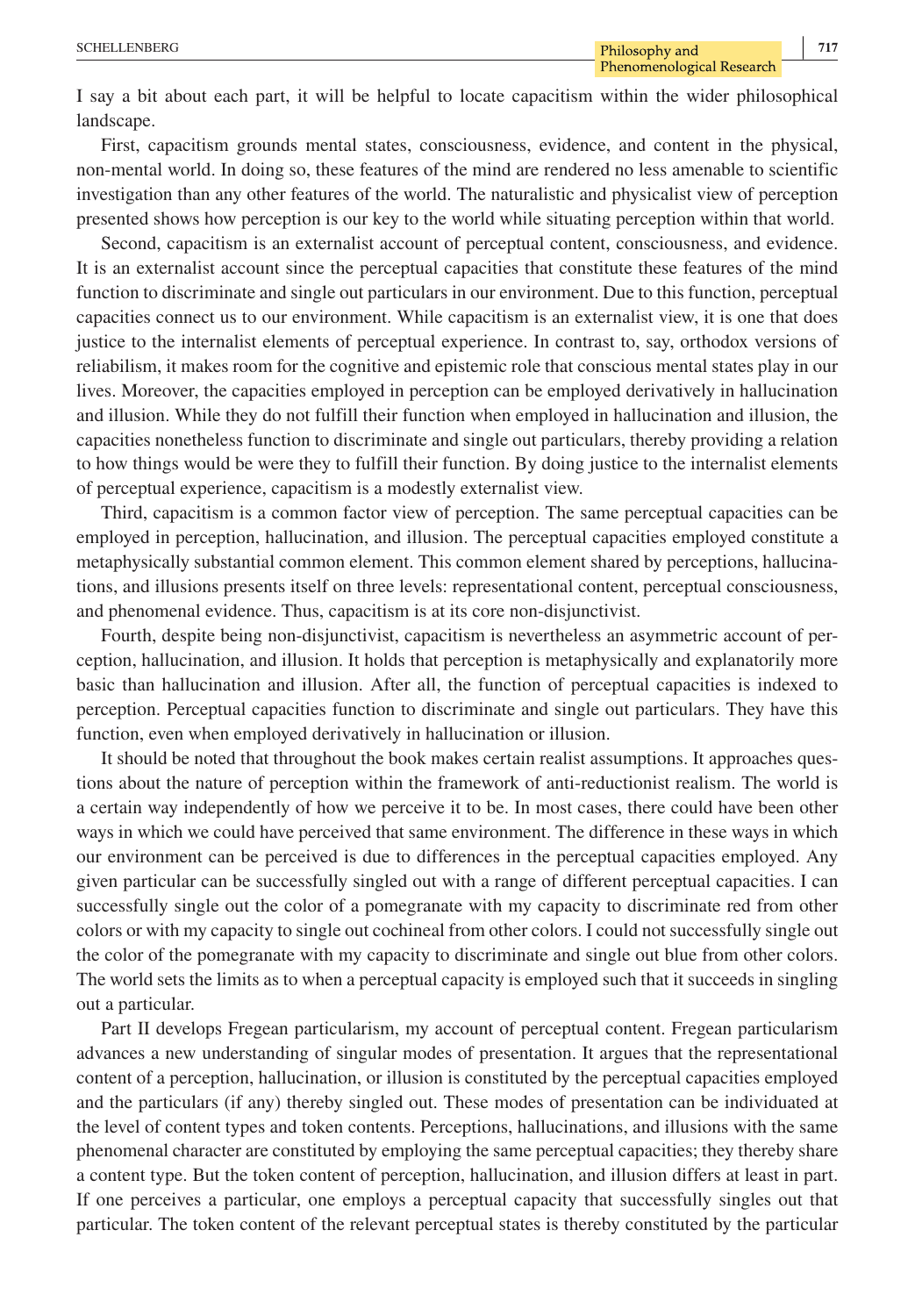singled out and is thus a singular content. If one fails to single out a particular (perhaps because one is suffering an illusion or hallucination), the token content is gappy.

Fregean particularism offers a non-disjunctivist account of perceptual content that synthesizes relationalist and representationalist insights. Relationalists argue that perceptual experience is constitutively a matter of a perceiver being related to her environment. Representationalists argue that perceptual experience is constitutively a matter of a perceiver representing her environment. However, the standard views in the debate are either austerely relationalist or austerely representationalist. According to austere relationalists, perception is constitutively relational but not constitutively representational. According to austere representationalists, perception is constitutively representational but not constitutively relational. Fregean particularism avoids the pitfalls of both austere views by arguing that perception is constitutively both relational and representational. The history of philosophy is a history of false dichotomies. The dichotomy between relationalists and representationalists is one such false dichotomy.

Having developed Fregean particularism, I take a step back and trace the way in which excessive demands on the notion of perceptual content invite an austere relationalist account of perception. I argue that any account that acknowledges the role of discriminatory, selective capacities in perception must acknowledge that perceptual states have representational content. The chapter shows that on a relational understanding of perceptual content, the fundamental insights of austere relationalism do not compete with representationalism. Most objections to the thesis that perceptual experience has representational content apply only to austere representationalist accounts—that is, accounts on which perceptual relations to the environment play no explanatory role.

Part III exploits the thesis that perception is constitutively a matter of employing perceptual capacities to address the problem of consciousness. It develops mental activism, that is, the view that perceptual consciousness is constituted by a mental activity, namely the mental activity of employing perceptual capacities. In order to set the stage for this view, it will be helpful to take a brief look at the history of analyzing consciousness.

Orthodox views analyze consciousness in terms of sensory awareness of some entities. Such views differ widely on how they understand the nature of those entities. According to one cluster of views, they are understood to be strange particulars, such as sense-data, qualia, or intentional objects. According to a different cluster of views, they are understood to be abstract entities, such as properties. According to yet another cluster of views, namely austere relationalist views, they are mind-independent particulars in our environment, such as objects, property-instances, and events. What these views have in common is that they all analyze consciousness in terms of sensory awareness of some entities.

There are problems with all three versions of the orthodox view. In a nutshell, the problem with sense-data and qualia theories is that if the goal is to explain consciousness, it is unclear what the explanatory gain is of appealing to awareness of obscure entities, such as sense-data and qualia. On the face of it no explanatory progress has been made. The problem with explaining consciousness in terms of sensory awareness of abstract entities is that abstract entities are neither spatio-temporally located nor causally efficacious. It is unclear what it would be to be sensorily aware of such entities. Leaving aside complicating details, the problem with austere relationalist views is that it leaves unexplained how we could be conscious when we are hallucinating rather than perceiving.

Mental activism breaks with this tradition. It avoids the problems of the orthodox view of analyzing consciousness in terms of sensory awareness of some entity. Insofar as employing perceptual capacities constitutes representational content, mental activism is a form of representationalism, that is, it grounds consciousness in representational content. Now, representationalism explains nothing unless an analysis is given of what it is about representational content such that it grounds consciousness. Mental activism argues that employing perceptual capacities constitutes both consciousness and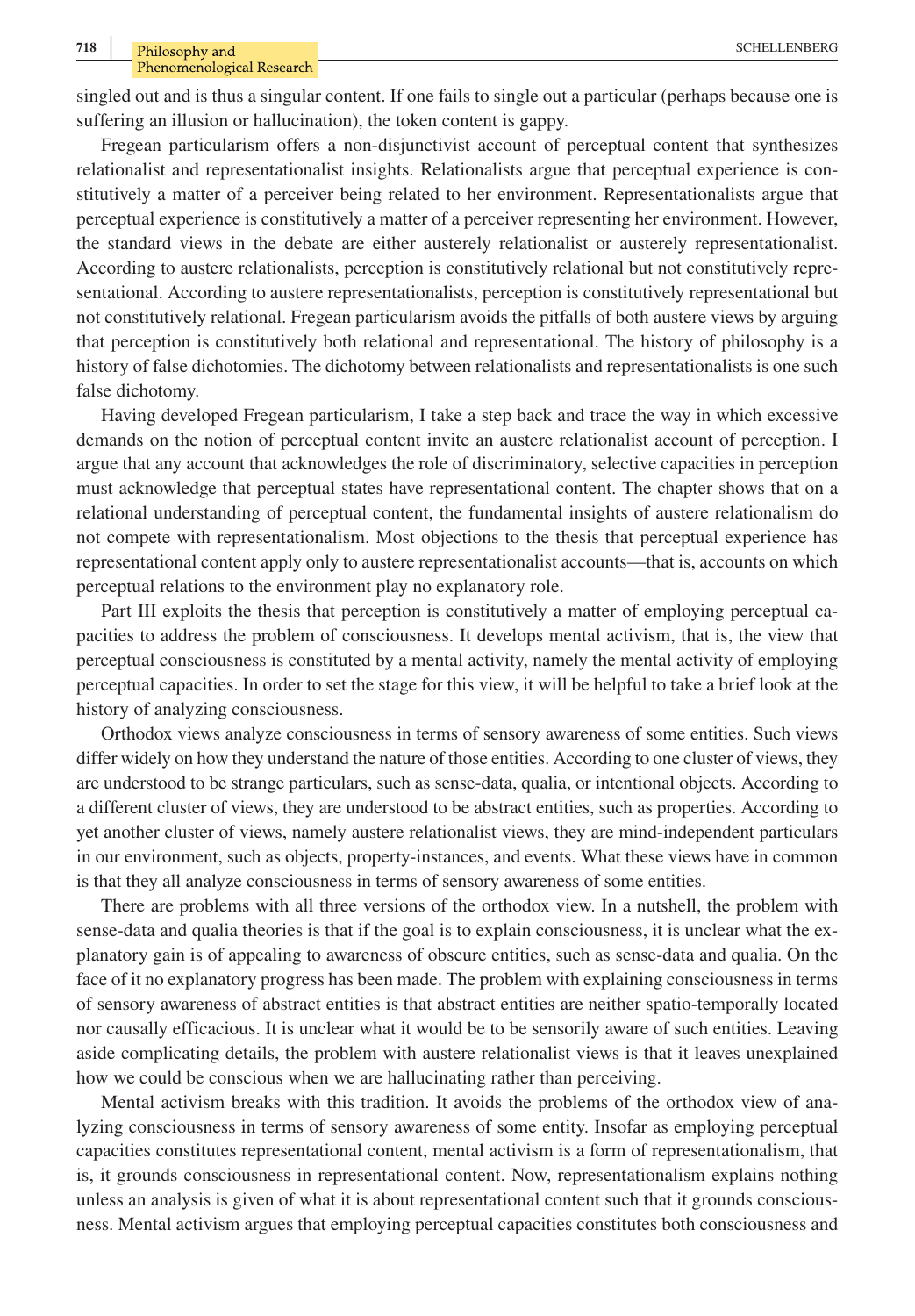representational content in such a way that consciousness is grounded in representational content. Thus, the view explains how and why consciousness is grounded in representational content.

Part IV provides an account of perceptual evidence that is sensitive to the nature of appearances. It sheds light on a host of issues at the mind-epistemology interface: the phenomenological basis of evidence, the rational source of perceptual evidence, and the ground of perceptual knowledge. Building on the distinction between the content type of a perceptual experience (which perceptions, hallucinations, and illusions can share), and the token content of perceptual experience (which represents perceived particulars if things go well), I introduce a distinction between two levels of evidence. The content type furnishes a weak type of evidence, namely phenomenal evidence: evidence that corresponds to how our environment sensorily seems to us. In the case of an accurate perception, the token content furnishes a strong type of evidence, namely factive evidence: evidence that is determined by the environment to which we are perceptually related such that the evidence is guaranteed to be an accurate guide to the environment.

Illusions and hallucinations can mislead us: they may prompt us to act in ways that do not mesh with the world around us and they may lead us to form false beliefs about that world. Capacitism provides an account of evidence that shows in virtue of what illusions and hallucinations mislead us and prompt us to act: in hallucination and illusion we have phenomenal evidence. Moreover, it gives an account of why we are in a better epistemic position when we perceive than when we hallucinate: when we perceive, we have not only phenomenal evidence but also factive evidence. So in the good case we have more evidence than in the bad case.

I argue that the rational source of both phenomenal and factive evidence lies in employing perceptual capacities that function to discriminate and single out particulars. I thereby show that the epistemic force of perceptual states stems from the explanatory and metaphysical primacy of employing perceptual capacities in perception over their employment in corresponding hallucinations and illusions. Perceptual states have epistemic force due to being systematically linked to mind-independent, environmental particulars via the perceptual capacities that constitute those perceptual states. Hence the ground of the epistemic force of perceptual states lies in properties of the perceptual capacities that constitute the relevant perceptual states and thus in metaphysical facts about perceptual experience.

I discuss the repercussions of capacitism for the justification of beliefs, the credences we should assign to perceptual beliefs, the luminosity of mental states, and I explore its consequences for familiar problem cases: speckled hens, identical twins, brains in vats, new evil demon scenarios, matrices, and Swampman.

From one's perspective one does not know whether one is perceiving, hallucinating, or suffering an illusion and one does not know whether one knows or fails to know. Not only does one not know whether one does not know, one does not know whether one knows. I develop a sufficient evidence requirement for knowledge, by arguing that while factive evidence is sufficient for knowledge, phenomenal evidence is not. This sufficient evidence requirement for knowledge allows for an analysis of Gettier cases without appealing to any factor beyond evidence.

In perceptual Gettier cases, it is standardly thought that the subject has sufficient evidence for knowledge, but fails to know for some other reason. Once we recognize the distinction between phenomenal and factive evidence, we can say that in perceptual Gettier cases, the subject has mere phenomenal evidence. Since she does not have factive evidence, however, she fails to have knowledge. In this way, perceptual Gettier cases are analyzed without appeal to any factor beyond evidence. Capacitism rejects the belief condition on knowledge and gives substance to the idea that knowledge is a mental state.

By grounding the epistemic force of perceptual experience in facts about its metaphysical structure, capacitism is not only an externalist view, but moreover a naturalistic view of the epistemology